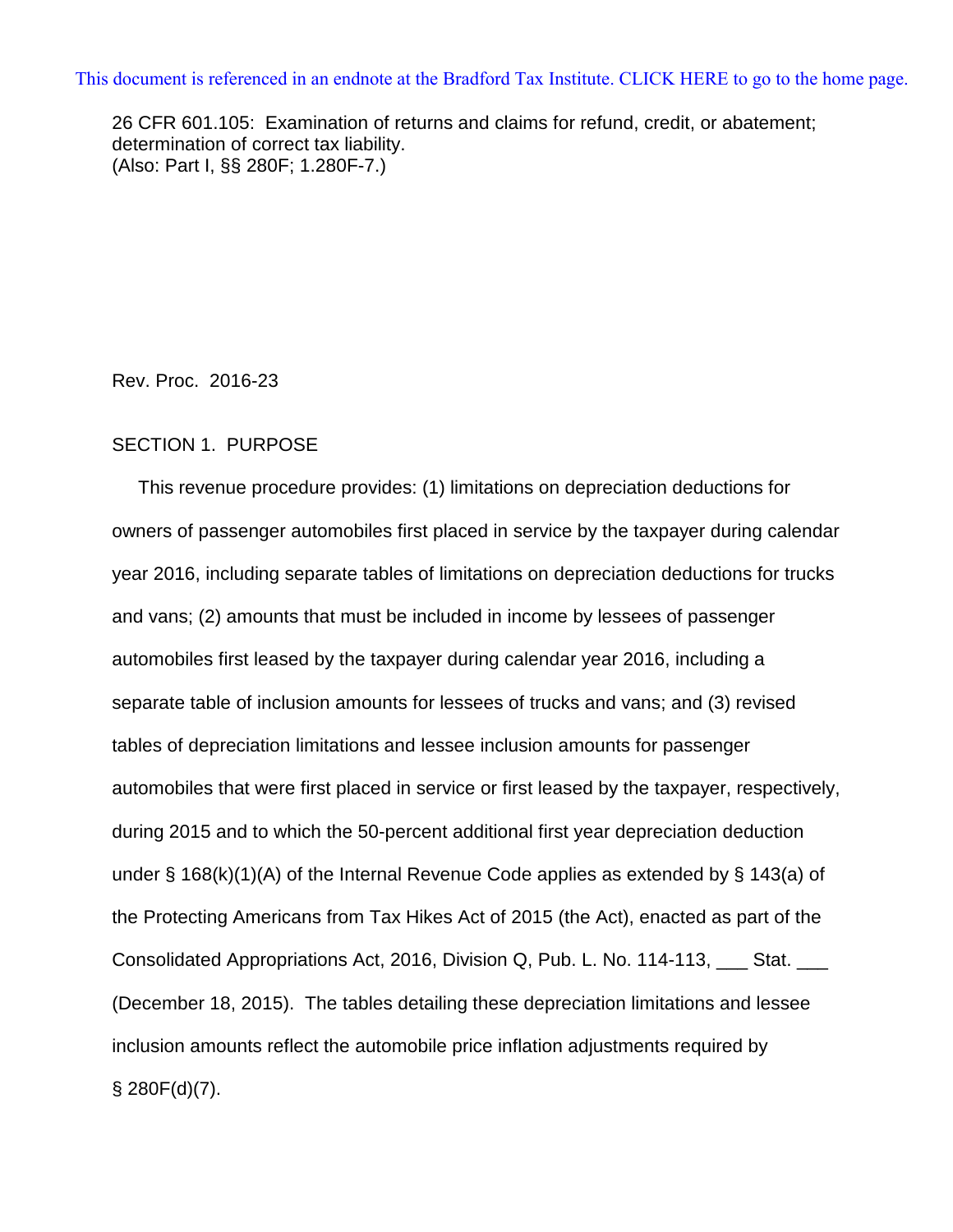#### SECTION 2. BACKGROUND

 .01 For owners of passenger automobiles, § 280F(a) imposes dollar limitations on the depreciation deduction for the year the taxpayer places the passenger automobile in service and for each succeeding year. For passenger automobiles placed in service after 1988, § 280F(d)(7) requires the Internal Revenue Service to increase the amounts allowable as depreciation deductions by a price inflation adjustment amount. The method of calculating this price inflation amount for trucks and vans placed in service in or after calendar year 2003 uses a different CPI "automobile component" (the "new trucks" component) than that used in the price inflation amount calculation for other passenger automobiles (the "new cars" component), resulting in somewhat higher depreciation deductions for trucks and vans. This change reflects the higher rate of price inflation for trucks and vans since 1988.

 .02 Section 168(k)(1) provides that, in the case of qualified property, the depreciation deduction allowed under § 167(a) for the taxable year in which the property is placed in service includes an allowance equal to 50 percent of the property's adjusted basis (hereinafter, referred to as "§ 168(k) additional first year depreciation deduction"). Prior to the Act, § 168(k)(1) did not apply to property generally placed in service after December 31, 2014. Section 143(b) of the Act extended the § 168(k) additional first year depreciation deduction to qualified property (as defined in  $\S$  168(k)(2) after the amendments made by  $\S$  143(b)(1) of the Act) placed in service by the taxpayer after December 31, 2015, and generally before January 1, 2020. The § 168(k) additional first year depreciation deduction percentage is 50 percent for qualified property placed in service during calendar year 2016. Section 168(k)(2)(F)(i)

- 2 -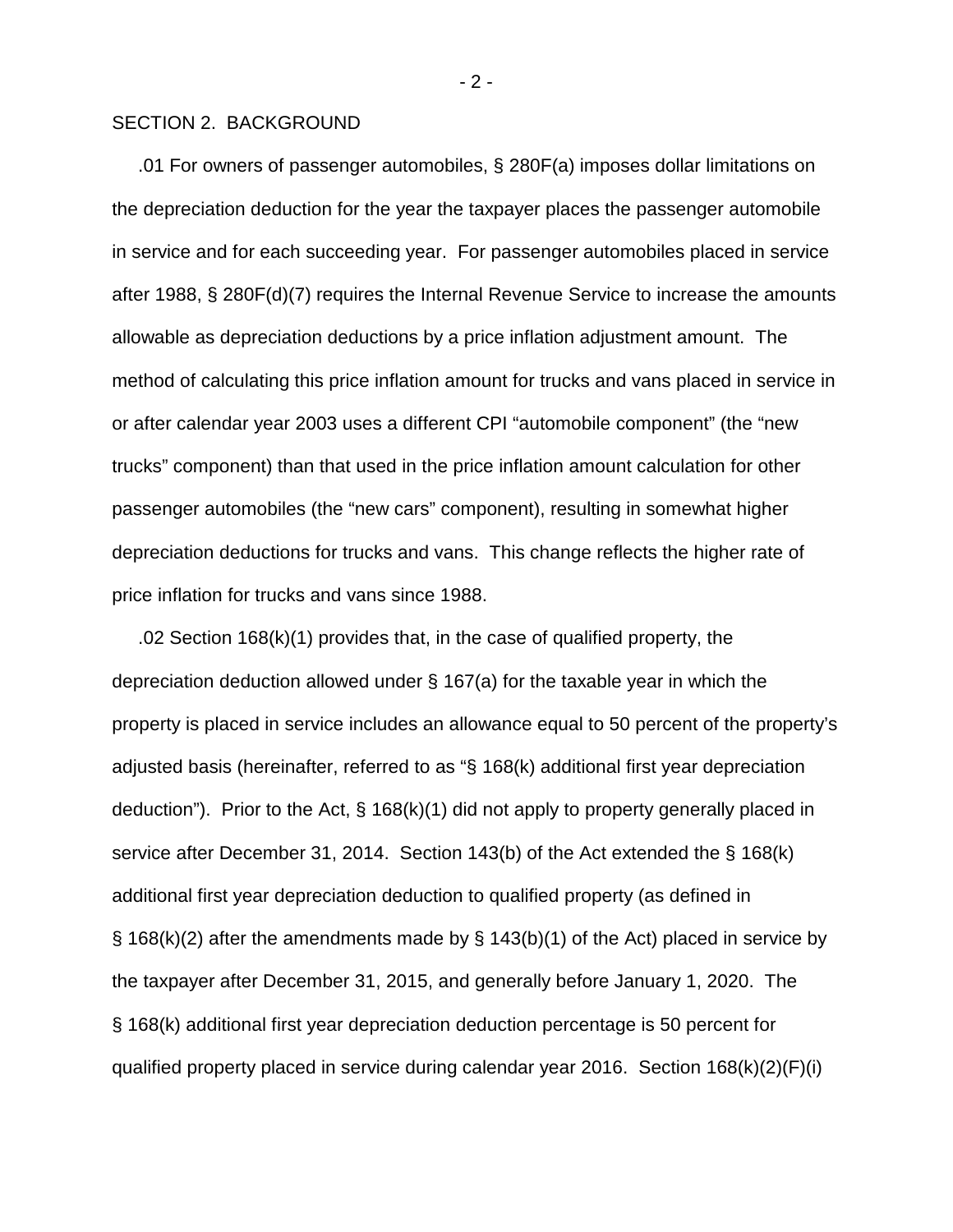and (iii), as amended by  $\S$  143(b)(1) of the Act, increase the first year depreciation allowed under § 280F(a)(1)(A)(i) by \$8,000 for passenger automobiles placed in service by the taxpayer before January 1, 2018, and to which the § 168(k) additional first year depreciation deduction applies.

 .03 Tables 1 through 4 of this revenue procedure provide depreciation limitations for passenger automobiles placed in service during calendar year 2016. Table 1 (passenger automobiles that are not trucks or vans) and Table 2 (trucks and vans) provide depreciation limitations for passenger automobiles for which the § 168(k) additional first year depreciation deduction, as amended by § 143(b) of the Act, applies. Table 3 (passenger automobiles that are not trucks or vans) and Table 4 (trucks and vans) provide depreciation limitations for passenger automobiles for which the § 168(k) additional first year depreciation deduction, as amended by § 143(b) of the Act, does not apply. The § 168(k) additional first year depreciation deduction, as amended by § 143(b) of the Act, does not apply for 2016 if the taxpayer: (1) acquired the passenger automobile used; (2) did not use the passenger automobile during 2016 more than 50 percent for business purposes; (3) elected out of the § 168(k) additional first year depreciation deduction pursuant to  $\S$  168(k)(7), as added by  $\S$  143(b)(6)(D) of the Act; or (4) elected to increase the alternative minimum tax (AMT) credit limitation under § 53, instead of claiming the § 168(k) additional first year depreciation deduction, for qualified property placed in service during 2016 pursuant to  $\S$  168(k)(4), as amended by § 143(b)(3) of the Act.

 .04 Section 280F(c) requires a reduction in the deduction allowed to the lessee of a leased passenger automobile. The reduction must be substantially equivalent to the

- 3 -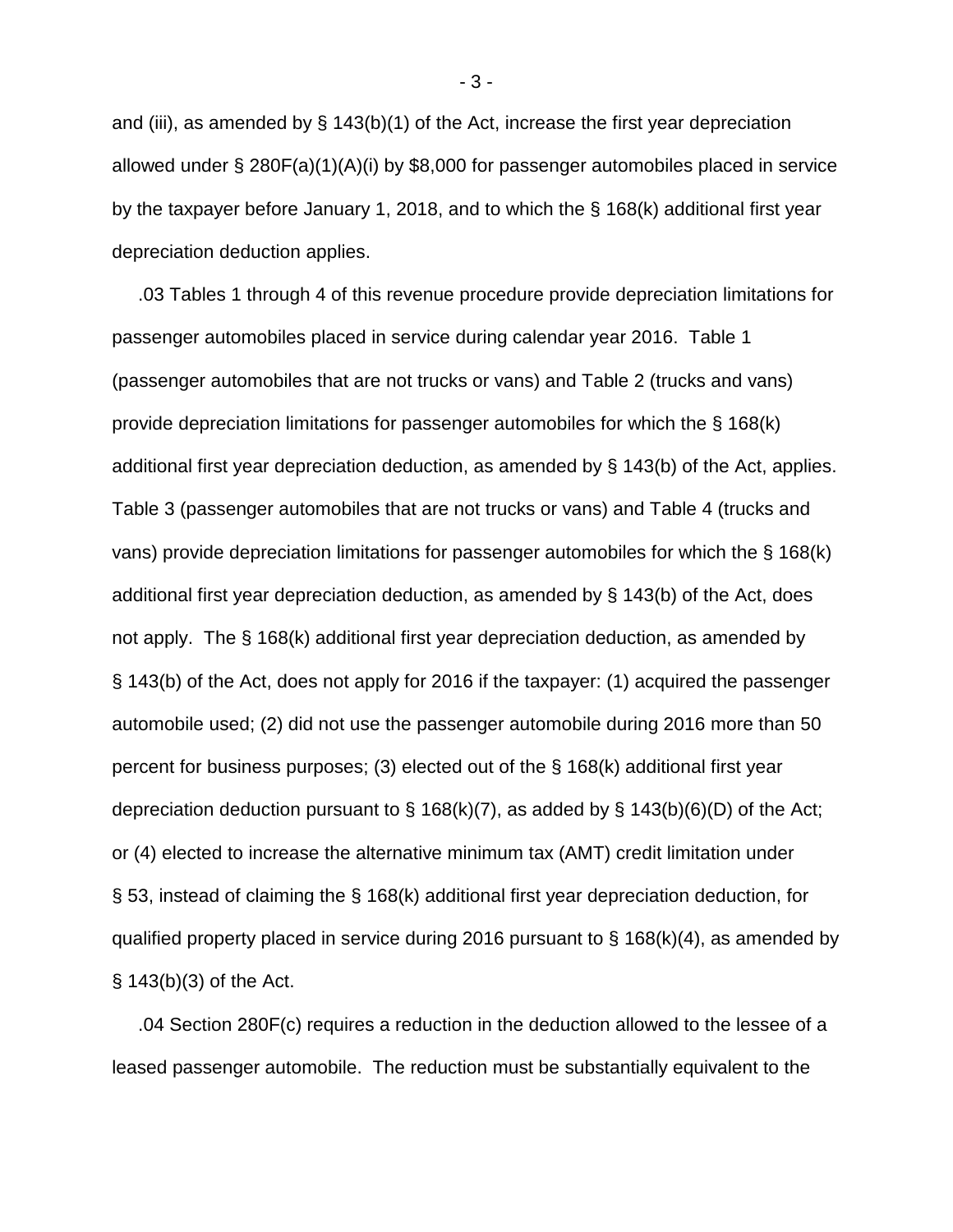limitations on the depreciation deductions imposed on owners of passenger automobiles. Under § 1.280F-7(a) of the Income Tax Regulations, this reduction requires a lessee to include in gross income an amount determined by applying a formula to the amount obtained from a table. Table 5 applies to lessees of passenger automobiles that are not trucks and vans and Table 6 applies to lessees of trucks and vans. Each table shows inclusion amounts for a range of fair market values for each taxable year after the passenger automobile is first leased.

 .05 Section 143(a) of the Act extended the 50-percent additional first year depreciation deduction under § 168(k) to qualified property (as defined in § 168(k)(2)) acquired by the taxpayer after December 31, 2007, and before January 1, 2016, if no written binding contract for the acquisition of the property existed before January 1, 2008, and if the taxpayer places the property in service generally before January 1, 2016. Section 168(k)(2)(F)(i) increases the first year depreciation allowed under § 280F(a)(1)(A)(i) by \$8,000 for passenger automobiles to which the § 168(k) additional first year depreciation deduction applies. Accordingly, Tables 7 and 8 of this revenue procedure update Rev. Proc. 2015-19, 2015-8 I.R.B. 656, by providing revised depreciation limitations for passenger automobiles placed in service during calendar year 2015 for which the § 168(k) additional first year depreciation deduction, as extended by § 143(a) of the Act, applies. This revenue procedure also updates the lease inclusion amounts in Tables 3 and 4 of Rev. Proc. 2015-19 for passenger automobiles first leased by the taxpayer in calendar year 2015.

#### SECTION 3. SCOPE

.01 The limitations on depreciation deductions in section 4.01(2) of this revenue

- 4 -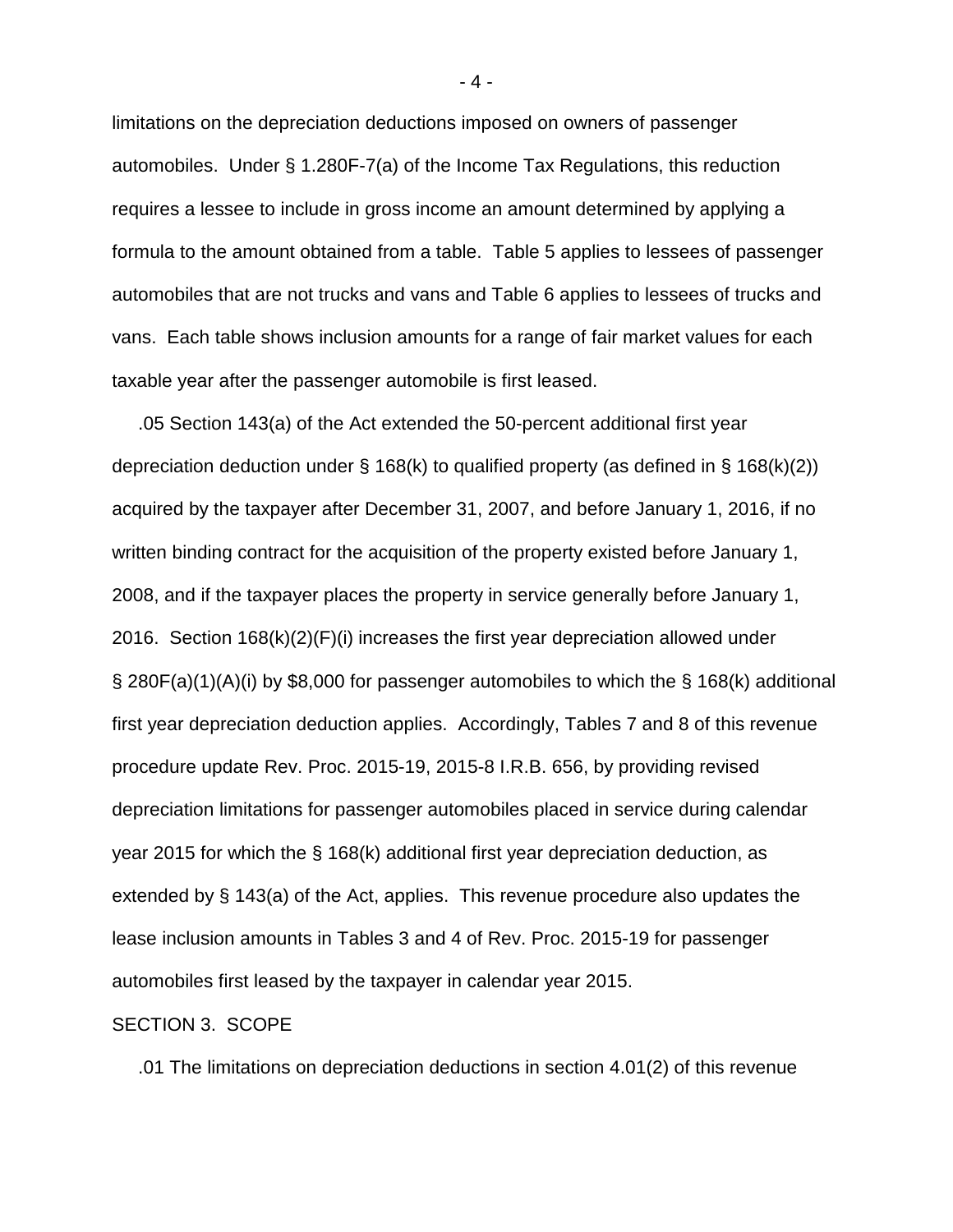procedure apply to passenger automobiles (other than leased passenger automobiles) that are placed in service by the taxpayer in calendar year 2016, and continue to apply for each taxable year that the passenger automobile remains in service.

 .02 The tables in section 4.02 of this revenue procedure apply to leased passenger automobiles for which the lease term begins during calendar year 2016. Lessees of these passenger automobiles must use these tables to determine the inclusion amount for each taxable year during which the passenger automobile is leased. See Rev. Proc. 2011-21, 2011-12 I.R.B. 560, for passenger automobiles first leased during calendar year 2011; Rev. Proc. 2012-23, 2012-14 I.R.B. 712, for passenger automobiles first leased during calendar year 2012; Rev. Proc. 2013-21, 2013-12 I.R.B. 660, for passenger automobiles first leased during calendar year 2013; Rev. Proc. 2014-21, 2014-11 I.R.B. 641, as amplified and modified by section 4.03 of Rev. Proc. 2015-19, 2015-8 I.R.B. 656, for passenger automobiles first leased during calendar year 2014; and Rev. Proc. 2015-19, as amplified and modified by section 4.03 of this revenue procedure, for passenger automobiles first leased during calendar year 2015. SECTION 4. APPLICATION

#### .01 Limitations on Depreciation Deductions for Certain Automobiles.

(1) Amount of the inflation adjustment.

(a) Passenger automobiles (other than trucks or vans). Under

§ 280F(d)(7)(B)(i), the automobile price inflation adjustment for any calendar year is the percentage (if any) by which the CPI automobile component for October of the preceding calendar year exceeds the CPI automobile component for October 1987. Section 280F(d)(7)(B)(ii) defines the term "CPI automobile component" as the

- 5 -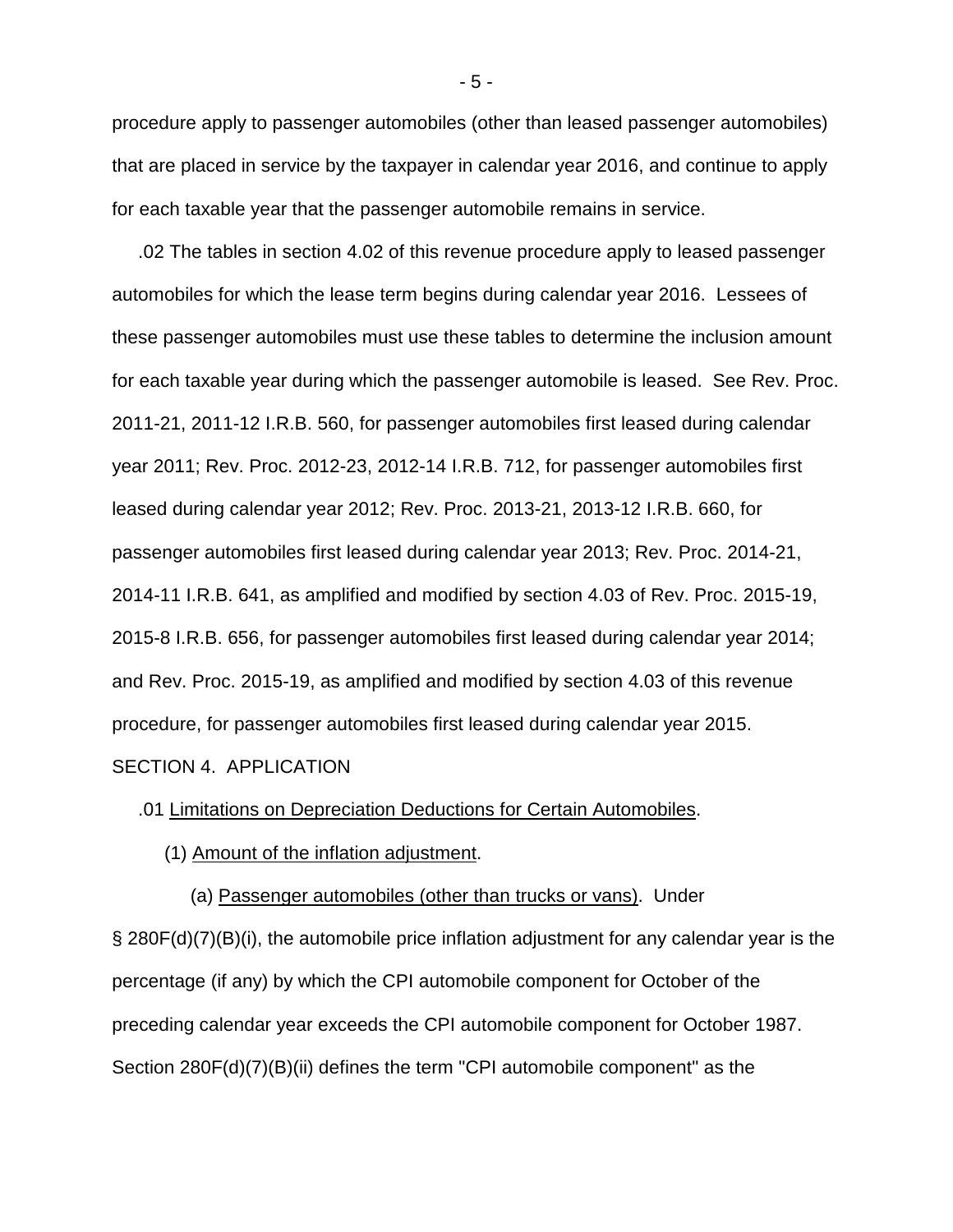automobile component of the Consumer Price Index for all Urban Consumers published by the Department of Labor. The new car component of the CPI was 115.2 for October 1987 and 143.516 for October 2015. The October 2015 index exceeded the October 1987 index by 28.316. Therefore, the automobile price inflation adjustment for 2016 for passenger automobiles (other than trucks and vans) is 24.6 percent (28.316/115.2 x 100%). The dollar limitations in § 280F(a) are multiplied by a factor of 0.246, and the resulting increases, after rounding to the nearest \$100, are added to the 1988 limitations to give the depreciation limitations applicable to passenger automobiles (other than trucks and vans) for calendar year 2016. This adjustment applies to all passenger automobiles (other than trucks and vans) that are first placed in service in calendar year 2016.

 (b) Trucks and vans. To determine the dollar limitations for trucks and vans first placed in service during calendar year 2016, the Service uses the new truck component of the CPI instead of the new car component. The new truck component of the CPI was 112.4 for October 1987 and 155.035 for October 2015. The October 2015 index exceeded the October 1987 index by 42.635. Therefore, the automobile price inflation adjustment for 2016 for trucks and vans is 37.9 percent (42.635/112.4 x 100%). The dollar limitations in § 280F(a) are multiplied by a factor of 0.379, and the resulting increases, after rounding to the nearest \$100, are added to the 1988 limitations to give the depreciation limitations for trucks and vans. This adjustment applies to all trucks and vans that are first placed in service in calendar year 2016.

 (2) Amount of the limitation. Tables 1 and 2 contain the dollar amount of the depreciation limitation for each taxable year for passenger automobiles a taxpayer

- 6 -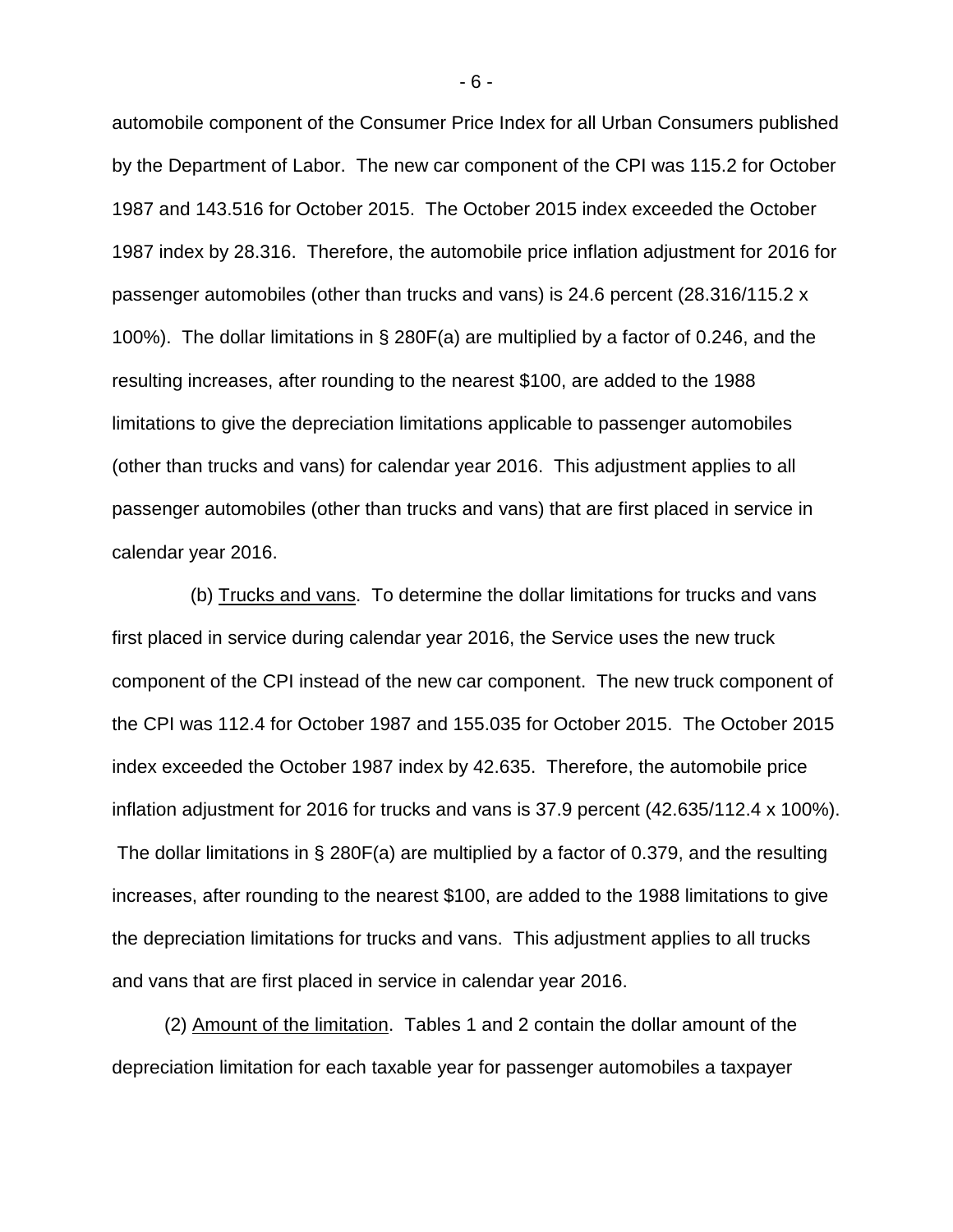places in service in calendar year 2016. Use Table 1 for a passenger automobile (other

than a truck or van), and Table 2 for a truck or van, placed in service in calendar year

2016 for which the § 168(k) additional first year depreciation deduction applies. Use

Table 3 for a passenger automobile (other than a truck or van), and Table 4 for a truck

or van, placed in service in calendar year 2016 for which the § 168(k) additional first

year depreciation deduction does not apply.

# REV. PROC. 2016-23 TABLE 1

DEPRECIATION LIMITATIONS FOR PASSENGER AUTOMOBILES (THAT ARE NOT TRUCKS OR VANS) PLACED IN SERVICE IN CALENDAR YEAR 2016 FOR WHICH THE § 168(k) ADDITIONAL FIRST YEAR DEPRECIATION DEDUCTION APPLIES

| Tax Year                    | Amount   |
|-----------------------------|----------|
| 1st Tax Year                | \$11,160 |
| 2nd Tax Year                | \$5,100  |
| 3rd Tax Year                | \$3,050  |
| <b>Each Succeeding Year</b> | \$1,875  |
|                             |          |

# REV. PROC. 2016-23 TABLE 2

DEPRECIATION LIMITATIONS FOR TRUCKS AND VANS PLACED IN SERVICE IN CALENDAR YEAR 2016 FOR WHICH THE § 168(k) ADDITIONAL FIRST YEAR DEPRECIATION DEDUCTION APPLIES

| \$11,560 |        |
|----------|--------|
| \$5,700  |        |
| \$3,350  |        |
| \$2,075  |        |
|          | Amount |

# REV. PROC. 2016-23 TABLE 3

DEPRECIATION LIMITATIONS FOR PASSENGER AUTOMOBILES (THAT ARE NOT TRUCKS OR VANS) PLACED IN SERVICE IN CALENDAR YEAR 2016 FOR WHICH THE § 168(k) ADDITIONAL FIRST YEAR DEPRECIATION DEDUCTION DOES NOT APPLY

Tax Year **Amount**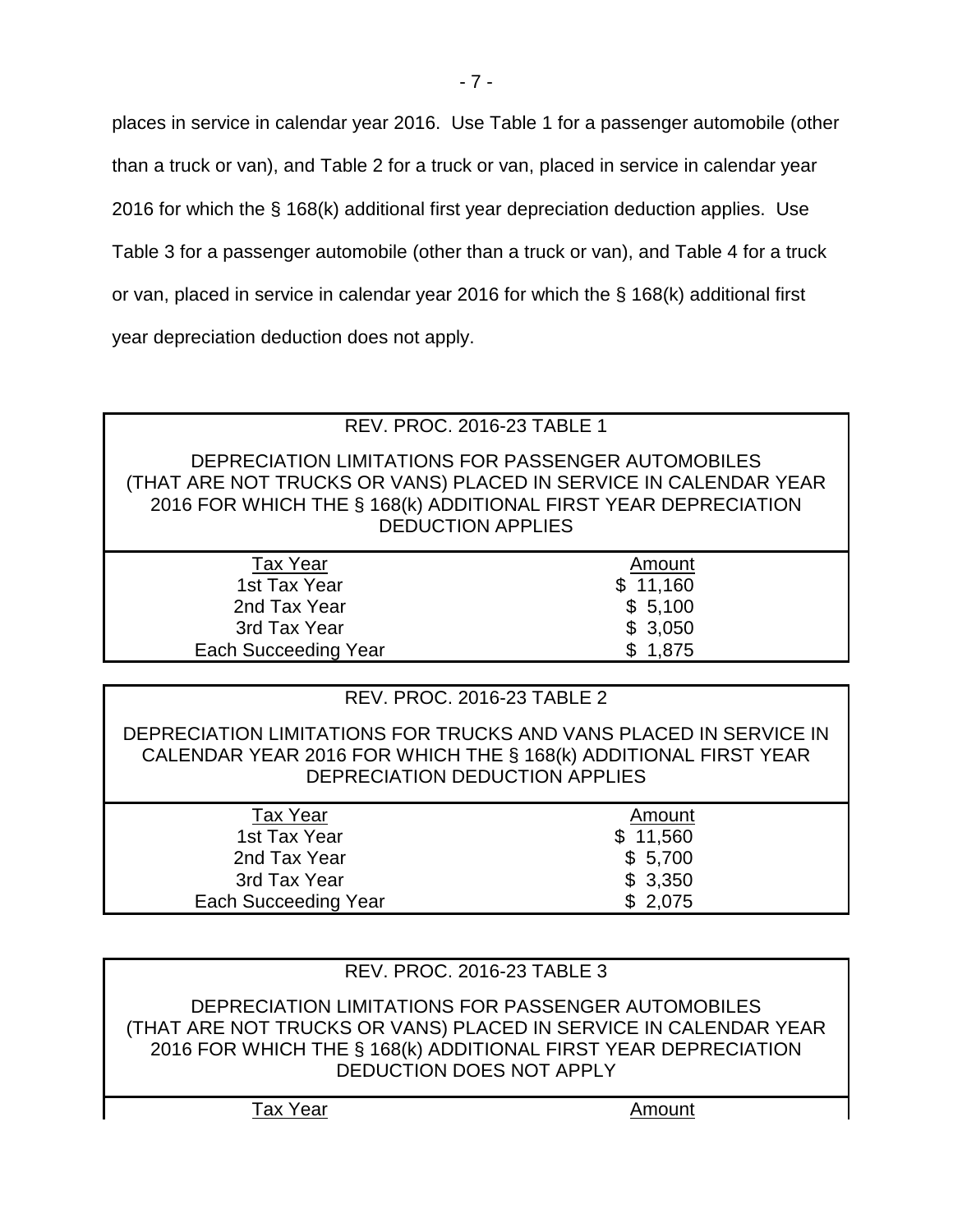| 1st Tax Year         | \$3,160 |
|----------------------|---------|
| 2nd Tax Year         | \$5,100 |
| 3rd Tax Year         | \$3,050 |
| Each Succeeding Year | \$1,875 |

# REV. PROC. 2016-23 TABLE 4

## DEPRECIATION LIMITATIONS FOR TRUCKS AND VANS PLACED IN SERVICE IN CALENDAR YEAR 2016 FOR WHICH THE § 168(k) ADDITIONAL FIRST YEAR DEPRECIATION DEDUCTION DOES NOT APPLY

| <b>Tax Year</b>      | Amount  |
|----------------------|---------|
| 1st Tax Year         | \$3,560 |
| 2nd Tax Year         | \$5,700 |
| 3rd Tax Year         | \$3,350 |
| Each Succeeding Year | \$2,075 |
|                      |         |

### .02 Inclusions in Income of Lessees of Passenger Automobiles.

A taxpayer must follow the procedures in § 1.280F-7(a) for determining the inclusion amounts for passenger automobiles first leased in calendar year 2016. In applying these procedures, lessees of passenger automobiles other than trucks and vans should use Table 5 of this revenue procedure, while lessees of trucks and vans should use Table 6 of this revenue procedure.

| <b>REV. PROC. 2016-23 TABLE 5</b><br>DOLLAR AMOUNTS FOR PASSENGER AUTOMOBILES<br>(THAT ARE NOT TRUCKS OR VANS)<br>WITH A LEASE TERM BEGINNING IN CALENDAR YEAR 2016 |          |                              |                 |                 |                 |               |
|---------------------------------------------------------------------------------------------------------------------------------------------------------------------|----------|------------------------------|-----------------|-----------------|-----------------|---------------|
| Fair Market Value of<br>Passenger Automobile                                                                                                                        |          | <b>Tax Year During Lease</b> |                 |                 |                 |               |
| Over                                                                                                                                                                | Not Over | 1 <sup>st</sup>              | 2 <sub>nd</sub> | 3 <sup>rd</sup> | $4^{\text{th}}$ | $5th$ & later |
| \$19,000                                                                                                                                                            | \$19,500 | 6                            | 13              | 20              | 23              | 27            |
| 19,500                                                                                                                                                              | 20,000   |                              | 15              | 23              | 27              | 30            |
| 20,000                                                                                                                                                              | 20,500   | 8                            | 17              | 26              | 30              | 35            |
| 20,500                                                                                                                                                              | 21,000   | 9                            | 19              | 29              | 33              | 39            |
| 21,000                                                                                                                                                              | 21,500   | 10                           | 21              | 31              | 38              | 42            |
| 21,500                                                                                                                                                              | 22,000   | 11                           | 23              | 34              | 41              | 47            |
| 22,000                                                                                                                                                              | 23,000   | 12                           | 26              | 39              | 46              | 53            |
| 23,000                                                                                                                                                              | 24,000   | 14                           | 30              | 44              | 54              | 60            |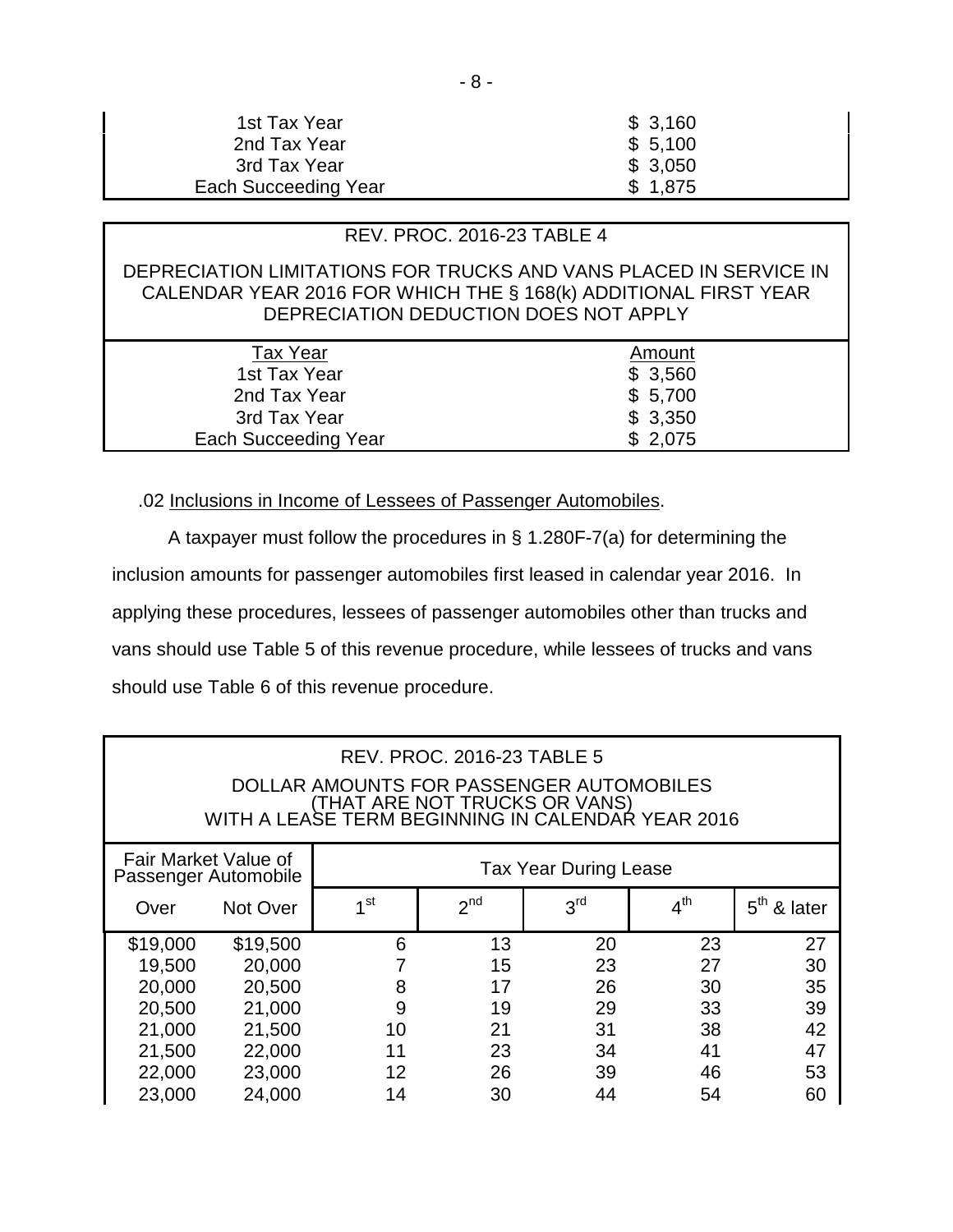| 24,000 | 25,000 | 16  | 34  | 50  | 60  | 69  |
|--------|--------|-----|-----|-----|-----|-----|
| 25,000 | 26,000 | 17  | 38  | 56  | 67  | 78  |
|        |        |     |     |     |     |     |
| 26,000 | 27,000 | 19  | 42  | 62  | 74  | 85  |
| 27,000 | 28,000 | 21  | 46  | 68  | 81  | 93  |
| 28,000 | 29,000 | 23  | 50  | 73  | 89  | 101 |
| 29,000 | 30,000 | 25  | 53  | 80  | 95  | 110 |
| 30,000 | 31,000 | 26  | 58  | 85  | 102 | 118 |
| 31,000 |        | 28  | 62  | 91  | 109 | 126 |
|        | 32,000 |     |     |     |     |     |
| 32,000 | 33,000 | 30  | 65  | 98  | 116 | 134 |
| 33,000 | 34,000 | 32  | 69  | 103 | 123 | 142 |
| 34,000 | 35,000 | 34  | 73  | 109 | 130 | 150 |
| 35,000 | 36,000 | 35  | 77  | 115 | 137 | 158 |
| 36,000 | 37,000 | 37  | 81  | 121 | 144 | 166 |
| 37,000 | 38,000 | 39  | 85  | 127 | 151 | 174 |
|        |        |     |     |     |     |     |
| 38,000 | 39,000 | 41  | 89  | 132 | 158 | 183 |
| 39,000 | 40,000 | 42  | 93  | 138 | 166 | 190 |
| 40,000 | 41,000 | 44  | 97  | 144 | 172 | 199 |
| 41,000 | 42,000 | 46  | 101 | 150 | 179 | 207 |
| 42,000 | 43,000 | 48  | 105 | 155 | 187 | 215 |
| 43,000 | 44,000 | 50  | 109 | 161 | 193 | 223 |
| 44,000 | 45,000 | 51  | 113 | 167 | 201 | 231 |
|        |        |     |     |     |     |     |
| 45,000 | 46,000 | 53  | 117 | 173 | 207 | 239 |
| 46,000 | 47,000 | 55  | 121 | 179 | 214 | 247 |
| 47,000 | 48,000 | 57  | 124 | 185 | 222 | 255 |
| 48,000 | 49,000 | 59  | 128 | 191 | 228 | 264 |
| 49,000 | 50,000 | 60  | 133 | 196 | 236 | 271 |
| 50,000 | 51,000 | 62  | 136 | 203 | 242 | 280 |
|        |        | 64  |     |     | 249 |     |
| 51,000 | 52,000 |     | 140 | 209 |     | 288 |
| 52,000 | 53,000 | 66  | 144 | 214 | 257 | 295 |
| 53,000 | 54,000 | 68  | 148 | 220 | 263 | 304 |
| 54,000 | 55,000 | 69  | 152 | 226 | 271 | 312 |
| 55,000 | 56,000 | 71  | 156 | 232 | 277 | 320 |
| 56,000 | 57,000 | 73  | 160 | 238 | 284 | 328 |
| 57,000 | 58,000 | 75  | 164 | 243 | 292 | 336 |
|        |        | 77  | 168 | 249 |     |     |
| 58,000 | 59,000 |     |     |     | 298 | 345 |
| 59,000 | 60,000 | 78  | 172 | 255 | 306 | 352 |
| 60,000 | 62,000 | 81  | 178 | 264 | 316 | 364 |
| 62,000 | 64,000 | 85  | 185 | 276 | 330 | 381 |
| 64,000 | 66,000 | 88  | 194 | 287 | 344 | 397 |
| 66,000 | 68,000 | 92  | 201 | 299 | 358 | 413 |
| 68,000 | 70,000 | 95  | 209 | 311 | 372 | 430 |
|        |        | 99  | 217 | 322 | 387 | 445 |
| 70,000 | 72,000 |     |     |     |     |     |
| 72,000 | 74,000 | 102 | 225 | 334 | 400 | 462 |
| 74,000 | 76,000 | 106 | 233 | 346 | 414 | 478 |
| 76,000 | 78,000 | 110 | 241 | 357 | 428 | 494 |
| 78,000 | 80,000 | 113 | 249 | 369 | 442 | 510 |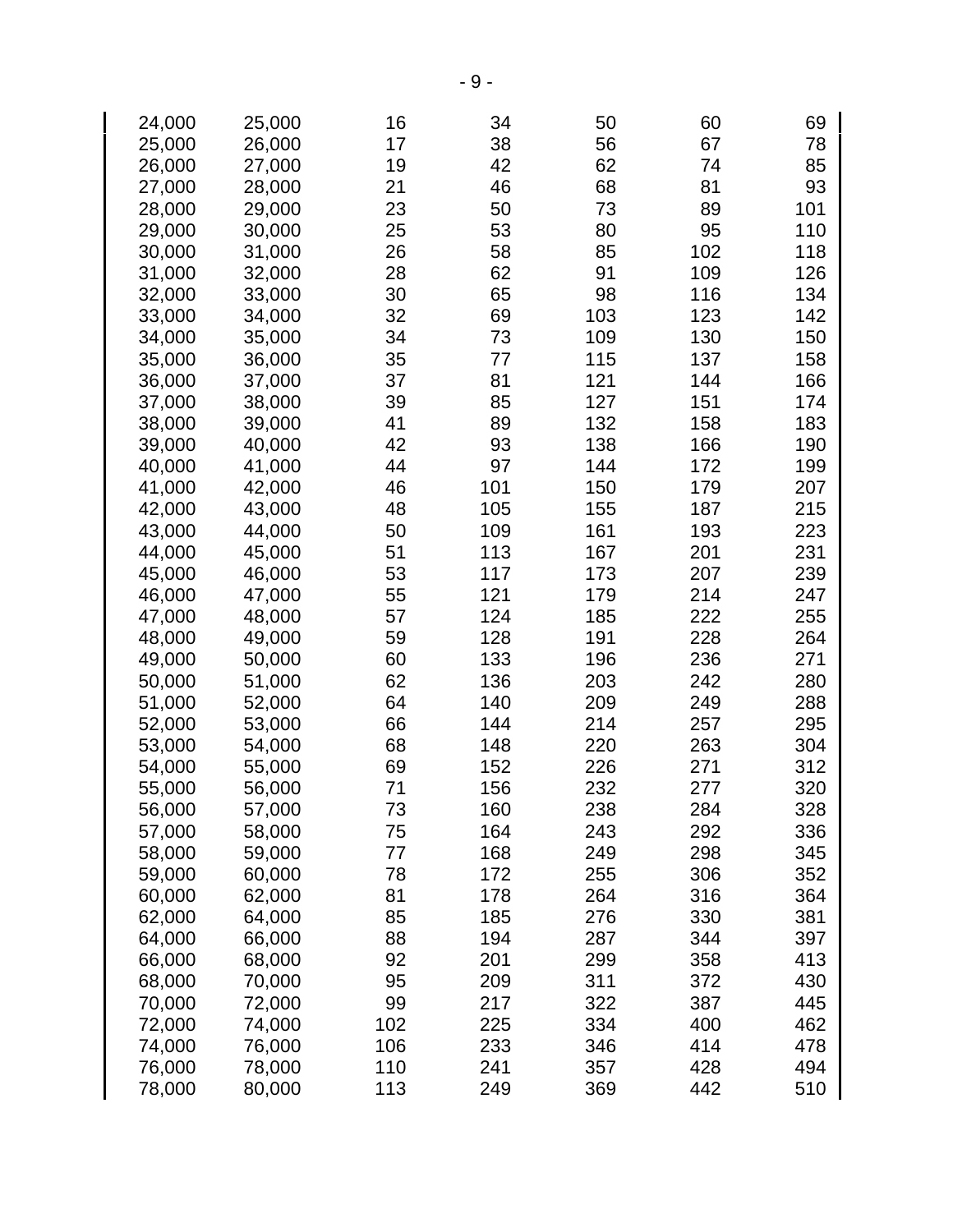| 80,000  | 85,000   | 120 | 262 | 390   | 467   | 538   |
|---------|----------|-----|-----|-------|-------|-------|
| 85,000  | 90,000   | 128 | 282 | 419   | 502   | 579   |
| 90,000  | 95,000   | 137 | 302 | 448   | 537   | 620   |
| 95,000  | 100,000  | 146 | 322 | 477   | 572   | 660   |
| 100,000 | 110,000  | 160 | 351 | 521   | 625   | 721   |
| 110,000 | 120,000  | 178 | 390 | 580   | 695   | 801   |
| 120,000 | 130,000  | 196 | 430 | 638   | 765   | 882   |
| 130,000 | 140,000  | 214 | 469 | 697   | 835   | 963   |
| 140,000 | 150,000  | 232 | 508 | 755   | 906   | 1,044 |
| 150,000 | 160,000  | 249 | 548 | 814   | 975   | 1,126 |
| 160,000 | 170,000  | 267 | 588 | 872   | 1,045 | 1,207 |
| 170,000 | 180,000  | 285 | 627 | 930   | 1,116 | 1,288 |
| 180,000 | 190,000  | 303 | 666 | 989   | 1,186 | 1,368 |
| 190,000 | 200,000  | 321 | 706 | 1,047 | 1,256 | 1,449 |
| 200,000 | 210,000  | 339 | 745 | 1,106 | 1,326 | 1,530 |
| 210,000 | 220,000  | 357 | 784 | 1,165 | 1,396 | 1,611 |
| 220,000 | 230,000  | 375 | 824 | 1,223 | 1,466 | 1,692 |
| 230,000 | 240,000  | 393 | 863 | 1,281 | 1,537 | 1,773 |
| 240,000 | and over | 411 | 902 | 1,340 | 1,607 | 1,854 |

## REV. PROC. 2016-23 TABLE 6

## DOLLAR AMOUNTS FOR TRUCKS AND VANS WITH A LEASE TERM BEGINNING IN CALENDAR YEAR 2016

|          | Fair Market Value of<br>Truck or Van |                 |                 | <b>Tax Year During Lease</b> |                 |                            |
|----------|--------------------------------------|-----------------|-----------------|------------------------------|-----------------|----------------------------|
| Over     | Not Over                             | 1 <sup>st</sup> | 2 <sup>nd</sup> | 3 <sup>rd</sup>              | $4^{\text{th}}$ | $5^{\text{th}}$<br>& later |
| \$19,500 | \$20,000                             | 3               | 8               | 12                           | 14              | 16                         |
| 20,000   | 20,500                               | 4               | 10              | 15                           | 17              | 20                         |
| 20,500   | 21,000                               | 5               | 12              | 17                           | 21              | 25                         |
| 21,000   | 21,500                               | 6               | 14              | 20                           | 25              | 28                         |
| 21,500   | 22,000                               | 7               | 16              | 23                           | 28              | 32                         |
| 22,000   | 23,000                               | 8               | 19              | 28                           | 33              | 38                         |
| 23,000   | 24,000                               | 10              | 23              | 33                           | 41              | 46                         |
| 24,000   | 25,000                               | 12              | 26              | 40                           | 47              | 55                         |
| 25,000   | 26,000                               | 14              | 30              | 46                           | 54              | 63                         |
| 26,000   | 27,000                               | 16              | 34              | 51                           | 62              | 70                         |
| 27,000   | 28,000                               | 17              | 38              | 58                           | 68              | 79                         |
| 28,000   | 29,000                               | 19              | 42              | 63                           | 76              | 86                         |
| 29,000   | 30,000                               | 21              | 46              | 69                           | 82              | 95                         |
| 30,000   | 31,000                               | 23              | 50              | 75                           | 89              | 103                        |
| 31,000   | 32,000                               | 25              | 54              | 80                           | 97              | 111                        |
| 32,000   | 33,000                               | 26              | 58              | 86                           | 104             | 119                        |
| 33,000   | 34,000                               | 28              | 62              | 92                           | 111             | 127                        |
| 34,000   | 35,000                               | 30              | 66              | 98                           | 117             | 136                        |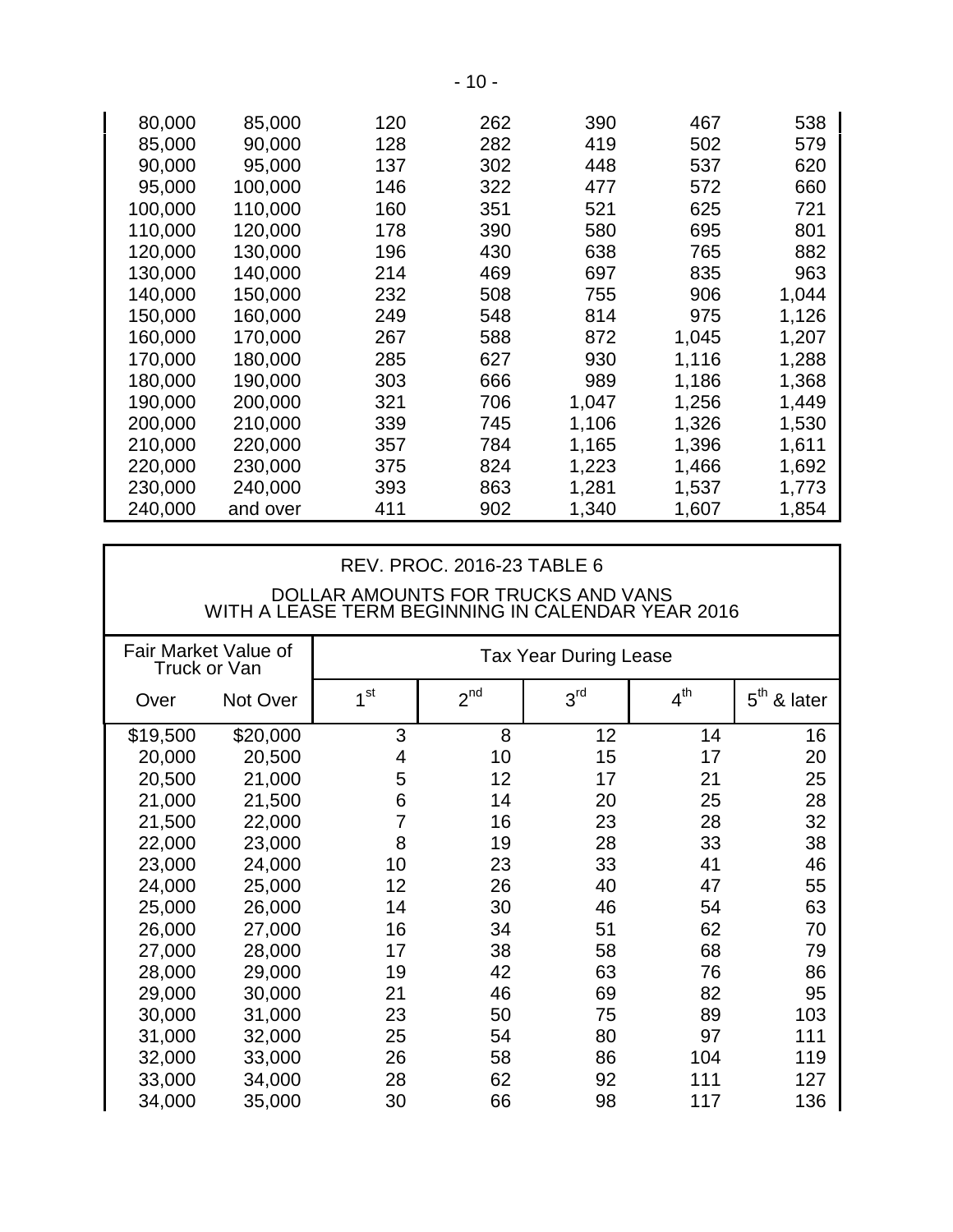| 35,000  | 36,000  | 32  | 70  | 104 | 124   | 143   |
|---------|---------|-----|-----|-----|-------|-------|
| 36,000  | 37,000  | 34  | 73  | 110 | 132   | 151   |
| 37,000  | 38,000  | 35  | 78  | 115 | 139   | 160   |
| 38,000  | 39,000  | 37  | 82  | 121 | 146   | 167   |
| 39,000  | 40,000  | 39  | 85  | 128 | 152   | 176   |
| 40,000  | 41,000  | 41  | 89  | 133 | 160   | 184   |
| 41,000  | 42,000  | 42  | 94  | 139 | 166   | 192   |
| 42,000  | 43,000  | 44  | 97  | 145 | 174   | 200   |
| 43,000  | 44,000  | 46  | 101 | 151 | 181   | 208   |
| 44,000  | 45,000  | 48  | 105 | 157 | 187   | 217   |
| 45,000  | 46,000  | 50  | 109 | 162 | 195   | 224   |
|         |         |     |     |     |       |       |
| 46,000  | 47,000  | 51  | 113 | 169 | 201   | 233   |
| 47,000  | 48,000  | 53  | 117 | 174 | 209   | 240   |
| 48,000  | 49,000  | 55  | 121 | 180 | 216   | 248   |
| 49,000  | 50,000  | 57  | 125 | 186 | 222   | 257   |
| 50,000  | 51,000  | 59  | 129 | 191 | 230   | 265   |
| 51,000  | 52,000  | 60  | 133 | 197 | 237   | 273   |
| 52,000  | 53,000  | 62  | 137 | 203 | 244   | 281   |
| 53,000  | 54,000  | 64  | 141 | 209 | 250   | 290   |
| 54,000  | 55,000  | 66  | 144 | 216 | 257   | 298   |
| 55,000  | 56,000  | 68  | 148 | 221 | 265   | 305   |
| 56,000  | 57,000  | 69  | 153 | 226 | 272   | 314   |
| 57,000  | 58,000  | 71  | 156 | 233 | 279   | 321   |
| 58,000  | 59,000  | 73  | 160 | 239 | 285   | 330   |
| 59,000  | 60,000  | 75  | 164 | 244 | 293   | 338   |
| 60,000  | 62,000  | 77  | 170 | 253 | 304   | 350   |
| 62,000  | 64,000  | 81  | 178 | 265 | 317   | 366   |
| 64,000  | 66,000  | 85  | 186 | 276 | 331   | 383   |
| 66,000  | 68,000  | 88  | 194 | 288 | 345   | 399   |
| 68,000  | 70,000  | 92  | 202 | 299 | 360   | 414   |
| 70,000  | 72,000  | 95  | 210 | 311 | 374   | 431   |
| 72,000  | 74,000  | 99  | 217 | 324 | 387   | 447   |
| 74,000  | 76,000  | 102 | 226 | 335 | 401   | 463   |
| 76,000  | 78,000  | 106 | 233 | 347 | 415   | 480   |
| 78,000  | 80,000  | 110 | 241 | 358 | 430   | 495   |
| 80,000  | 85,000  | 116 | 255 | 379 | 454   | 524   |
| 85,000  | 90,000  | 125 | 274 | 409 | 489   | 564   |
| 90,000  | 95,000  | 134 | 294 | 437 | 525   | 605   |
| 95,000  | 100,000 | 143 | 314 | 466 | 560   | 645   |
| 100,000 | 110,000 | 156 | 344 | 510 | 612   | 706   |
| 110,000 | 120,000 | 174 | 383 | 569 | 682   | 787   |
| 120,000 | 130,000 | 192 | 422 | 628 | 752   | 868   |
| 130,000 | 140,000 | 210 | 462 | 685 | 823   | 949   |
| 140,000 | 150,000 | 228 | 501 | 744 | 893   | 1,030 |
| 150,000 | 160,000 | 246 | 540 | 803 | 963   | 1,111 |
| 160,000 | 170,000 | 264 | 580 | 861 | 1,033 | 1,192 |
|         |         |     |     |     |       |       |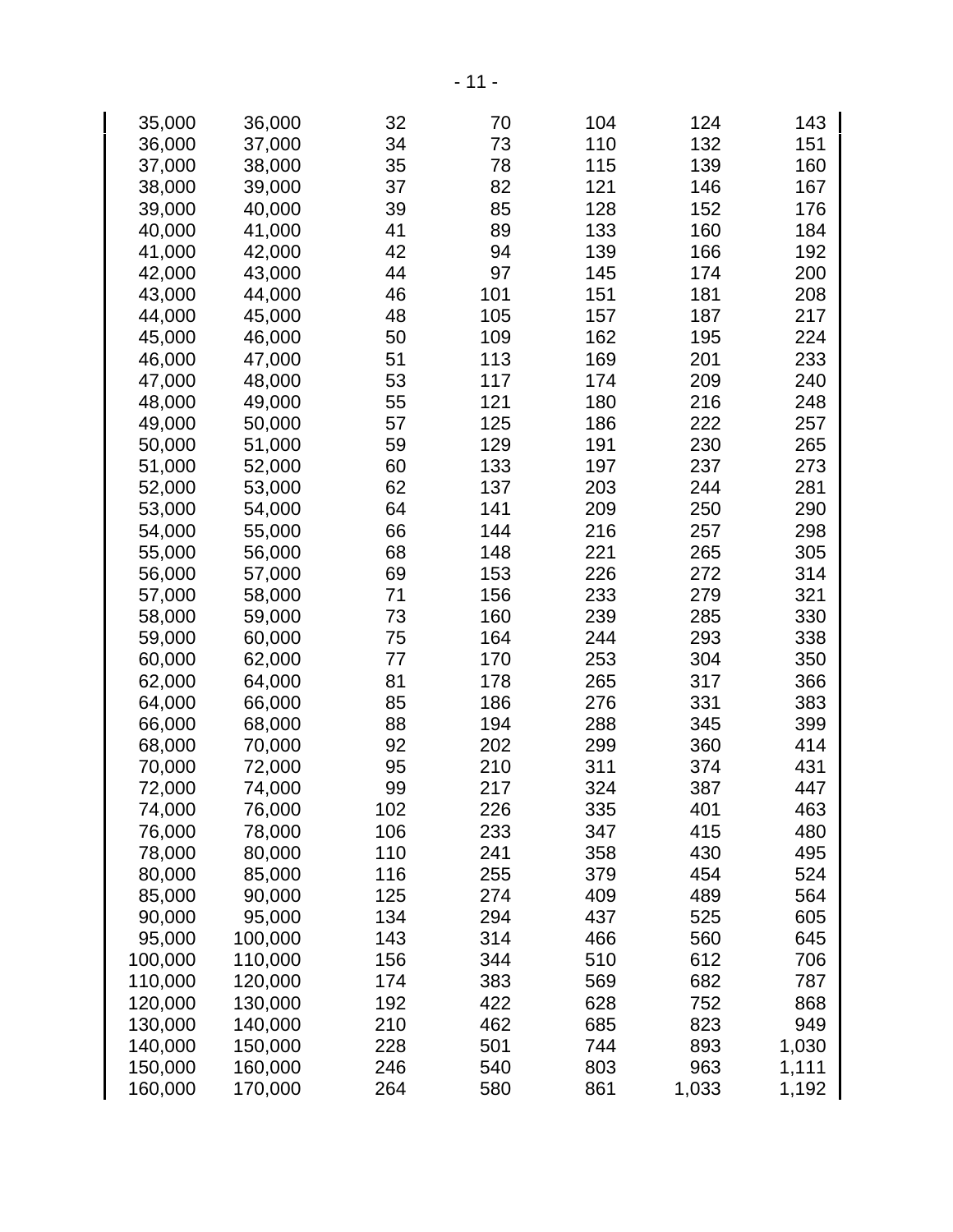| 170,000 | 180,000  | 282 | 619 | 920   | 1,102 | 1,274 |
|---------|----------|-----|-----|-------|-------|-------|
| 180,000 | 190,000  | 300 | 658 | 979   | 1,172 | 1,354 |
| 190,000 | 200,000  | 318 | 698 | 1,036 | 1,243 | 1,435 |
| 200,000 | 210,000  | 335 | 738 | 1,095 | 1,313 | 1,516 |
| 210,000 | 220,000  | 353 | 777 | 1,154 | 1,383 | 1,597 |
| 220,000 | 230,000  | 371 | 816 | 1,212 | 1,454 | 1,678 |
| 230,000 | 240,000  | 389 | 856 | 1,270 | 1,524 | 1,759 |
| 240,000 | and over | 407 | 895 | 1,329 | 1,594 | 1,839 |

### .03 Revised Amounts for Passenger Automobiles Placed in Service During 2015.

 (1) Calculation of the Revised Amount. The revised depreciation limits provided in this section 4.03 were calculated by increasing the existing limitations on the first year allowance in Rev. Proc. 2015-19 by \$8,000 as provided in  $\S$  168(k)(2)(F)(i).

 (2) Amount of the Revised Limitation. For passenger automobiles (that are not trucks or vans) placed in service by the taxpayer in calendar year 2015 for which the § 168(k) additional first year depreciation deduction applies, Table 7 of this revenue procedure contains the revised dollar amount of the depreciation limitations for each taxable year. For trucks or vans placed in service by the taxpayer in calendar year 2015 for which the § 168(k) additional first year depreciation deduction applies, Table 8 of this revenue procedure contains the revised dollar amount of the depreciation limitations for each taxable year. If the § 168(k) additional first year depreciation deduction does not apply to a passenger automobile placed in service by the taxpayer in calendar year 2015, the depreciation limitations for each taxable year in Tables 1 and 2 of Rev. Proc. 2015-19 apply.

# REV. PROC. 2016-23 TABLE 7

DEPRECIATION LIMITATIONS FOR PASSENGER AUTOMOBILES (THAT ARE NOT TRUCKS OR VANS) PLACED IN SERVICE IN CALENDAR YEAR 2015 FOR WHICH THE § 168(k) ADDITIONAL FIRST YEAR DEPRECIATION DEDUCTION APPLIES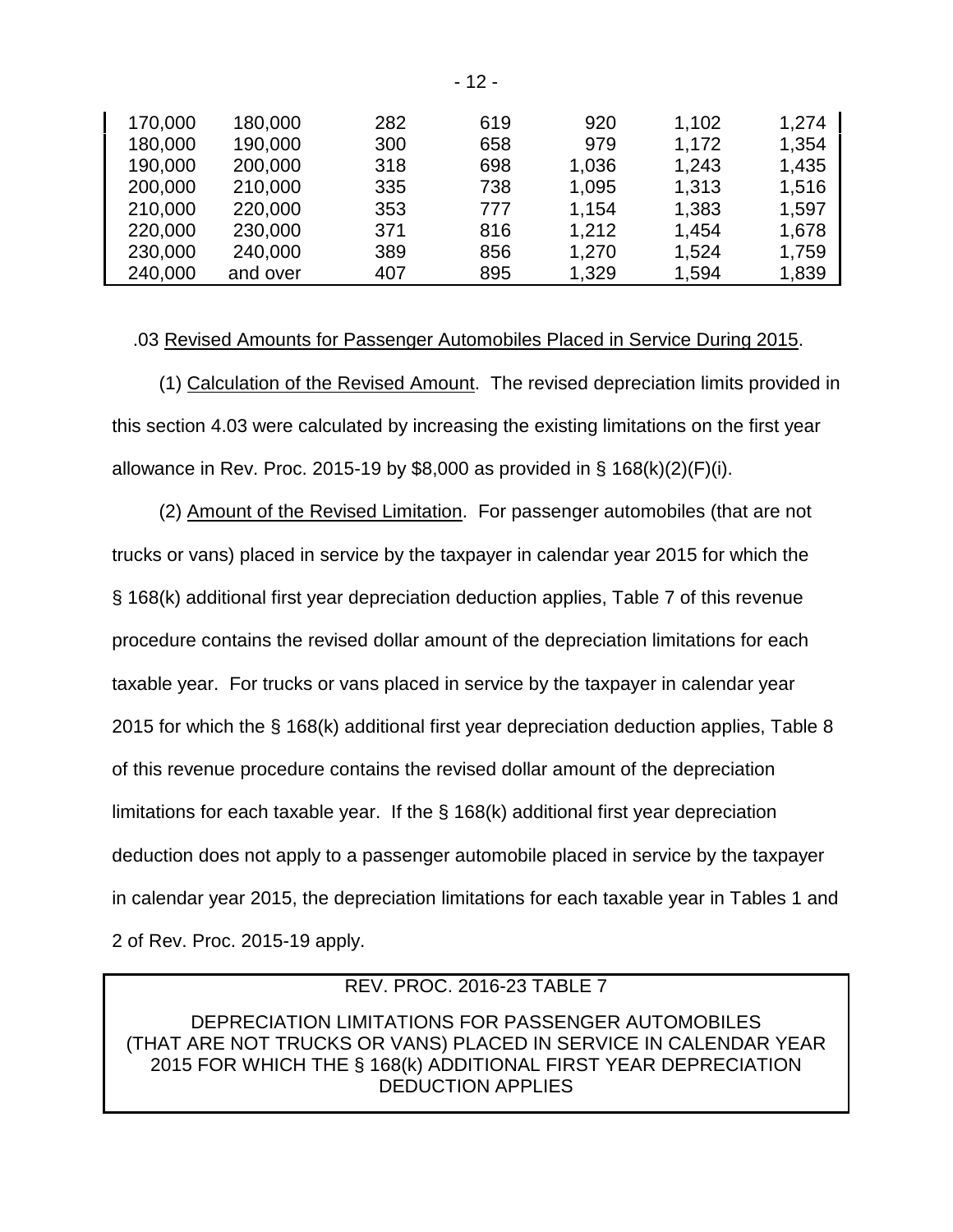| <b>Tax Year</b>      | Amount   |
|----------------------|----------|
| 1st Tax Year         | \$11,160 |
| 2nd Tax Year         | \$5,100  |
| 3rd Tax Year         | \$3,050  |
| Each Succeeding Year | \$1,875  |

| <b>REV. PROC. 2016-23 TABLE 8</b>                                                                                                                                      |          |
|------------------------------------------------------------------------------------------------------------------------------------------------------------------------|----------|
| DEPRECIATION LIMITATIONS FOR TRUCKS AND VANS PLACED IN SERVICE IN<br>CALENDAR YEAR 2015 FOR WHICH THE § 168(k) ADDITIONAL FIRST YEAR<br>DEPRECIATION DEDUCTION APPLIES |          |
| <b>Tax Year</b>                                                                                                                                                        | Amount   |
| 1st Tax Year                                                                                                                                                           | \$11,460 |
| 2nd Tax Year                                                                                                                                                           | \$5,600  |
| 3rd Tax Year                                                                                                                                                           | \$3,350  |
|                                                                                                                                                                        |          |

#### (3) Modification to lease inclusion amounts for 2015. The lease inclusion

amounts in Tables 3 and 4 of Rev. Proc. 2015-19 are modified by striking the first three lines of inclusion amounts in Table 3 and the first two lines of inclusion amounts in Table 4. Consequently, Table 3 of Rev. Proc. 2015-19 applies to passenger automobiles (other than trucks and vans) that are first leased by the taxpayer in calendar year 2015 with a fair market value over \$19,000, and Table 4 of Rev. Proc. 2015-19 applies to trucks and vans that are first leased by the taxpayer in calendar year 2015 with a fair market value over \$19,500.

### SECTION 5. EFFECTIVE DATE

This revenue procedure, with the exception of section 4.03, applies to passenger automobiles that a taxpayer first places in service or first leases during calendar year 2016. Section 4.03 of this revenue procedure applies to passenger automobiles that a taxpayer first places in service or first leases during calendar year 2015.

## SECTION 6. EFFECT ON OTHER DOCUMENTS

Rev. Proc. 2015-19 is amplified and modified.